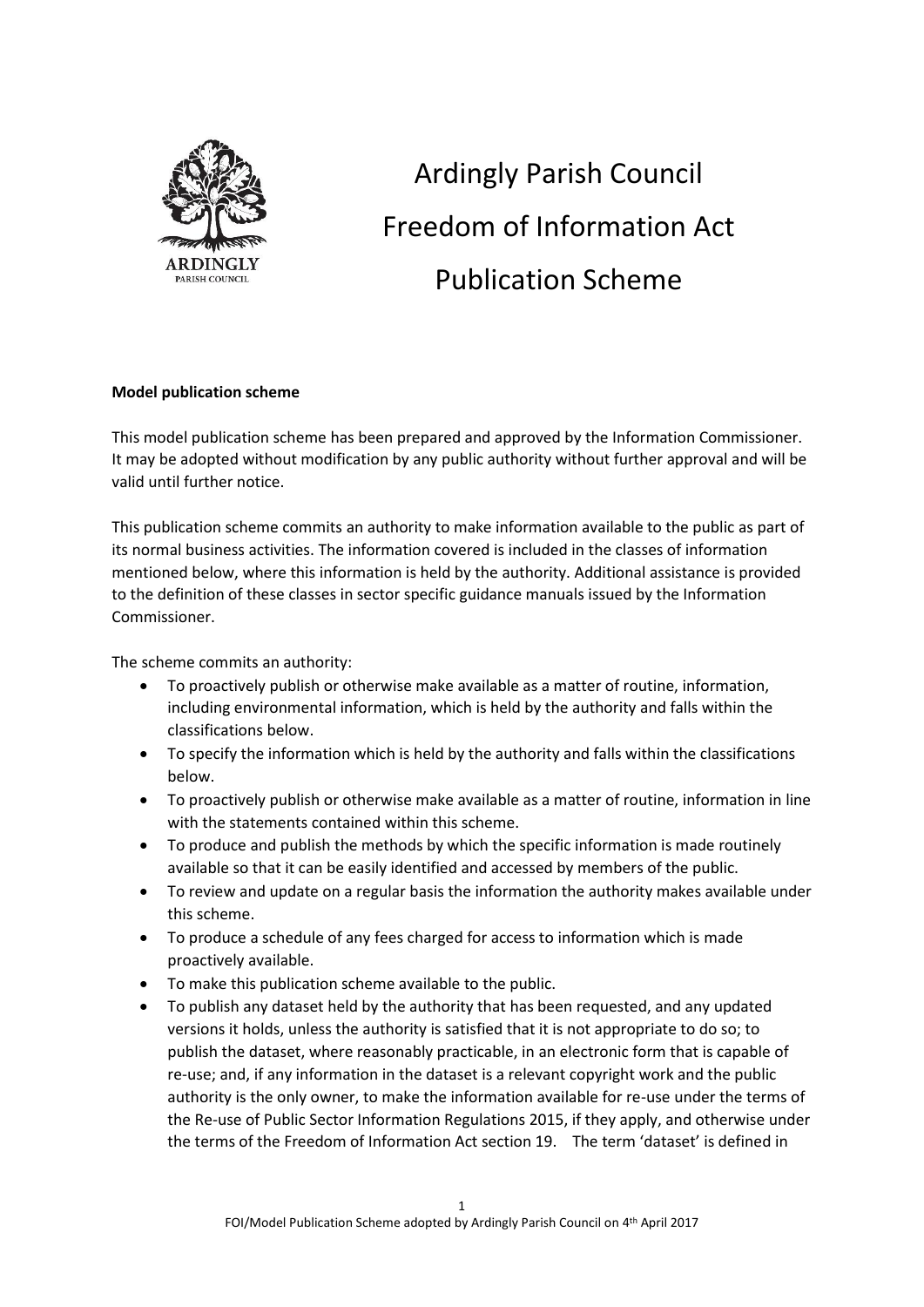section 11(5) of the Freedom of Information Act. The term 'relevant copyright work' is defined in section 19(8) of that Act.

## **Classes of information**

## **Who we are and what we do.**

Organisational information, locations and contacts, constitutional and legal governance. **What we spend and how we spend it.**

Financial information relating to projected and actual income and expenditure, tendering, procurement and contracts.

## **What our priorities are and how we are doing.**

Strategy and performance information, plans, assessments, inspections and reviews.

## **How we make decisions.**

Policy proposals and decisions. Decision making processes, internal criteria and procedures, consultations.

## **Our policies and procedures.**

Current written protocols for delivering our functions and responsibilities. Lists and registers. Information held in registers required by law and other lists and registers relating to the functions of the authority.

## **The services we offer.**

Advice and guidance, booklets and leaflets, transactions and media releases. A description of the services offered.

The classes of information will not generally include:

- Information the disclosure of which is prevented by law, or exempt under the Freedom of Information Act, or is otherwise properly considered to be protected from disclosure.
- Information in draft form.
- Information that is no longer readily available as it is contained in files that have been placed in archive storage, or is difficult to access for similar reasons.

## **The method by which information published under this scheme will be made available**

The authority will indicate clearly to the public what information is covered by this scheme and how it can be obtained.

Where it is within the capability of a public authority, information will be provided on a website. Where it is impracticable to make information available on a website or when an individual does not wish to access the information by the website, a public authority will indicate how information can be obtained by other means and provide it by those means.

In exceptional circumstances, some information may be available only by viewing in person. Where this manner is specified, contact details will be provided. An appointment to view the information will be arranged within a reasonable timescale.